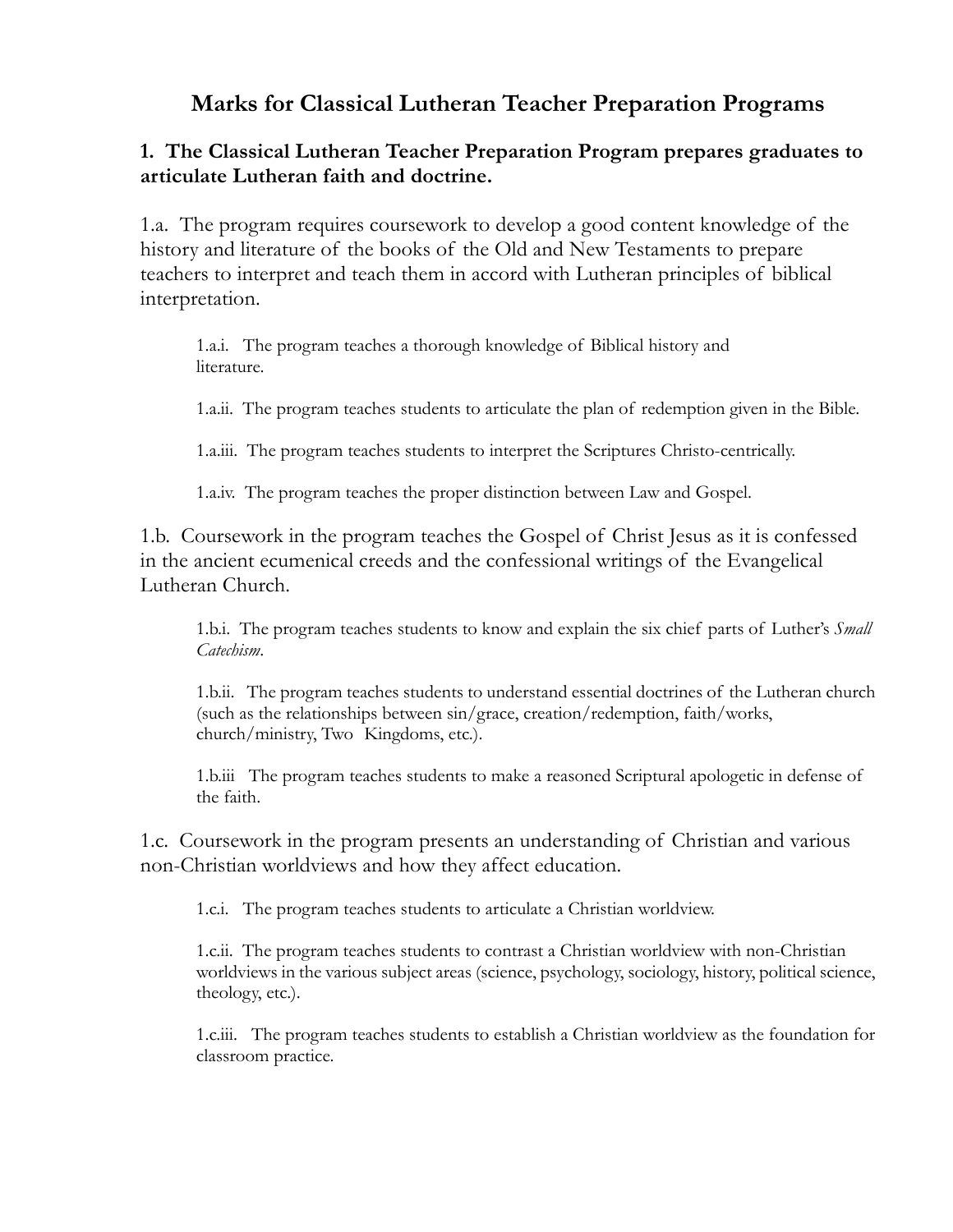## **2. Coursework in the program is committed to a classical approach to curriculum and educational methodology. Coursework in the program prepares graduates with essential knowledge and opportunities for praxis.**

2a. Coursework in the program provides a solid foundation of liberal arts knowledge with in-depth study in at least one liberal arts discipline as well as instruction in educational philosophies and theories.

2.a.i. The program provides the basic classical education content knowledge in language and math as well as a classical language (Latin, Greek, Hebrew).

2.a.ii. The program requires a minimum of one liberal arts content area in-depth. This may be drawn from the three liberal sciences: the natural sciences, the moral sciences [humanities], or the theological sciences.

2.a.iii. The program offers instruction in the history of educational philosophies and theories.

2.b. Coursework in the program develops an understanding of the philosophy and organization of classical education (*trivium* and *quadrivium*).

2.b..i. The program teaches students to develop and integrate curriculum to emphasize contributions of Western civilization and classical languages (i.e., Latin, Greek, Hebrew).

2.b.ii. The program promotes academically challenging curriculum for the *trivium* and *quadrivium* in the classroom.

2.c. Students of the program have multiple opportunities to learn and practice classical educational methodology.

2.c.i. Students of the program are taught to utilize methodologies at the grammar level such as direct instruction, lecture, questioning, memorization, and repetition.

2.c.ii. Students of the program are taught to utilize methodologies at the logic level such as dialog and debate, guiding students to analyze contrasting viewpoints and organize information.

2.c.iii. Students of the program are taught to utilize methodologies at the rhetoric level equipping students to apply knowledge and research to solve problems and to communicate effectively through writing and speech.

2.c.iv. Students of the program are taught to utilize informal and formal assessment to support student learning.

2.c.v. Students of the program will complete field work and student teaching at classical schools.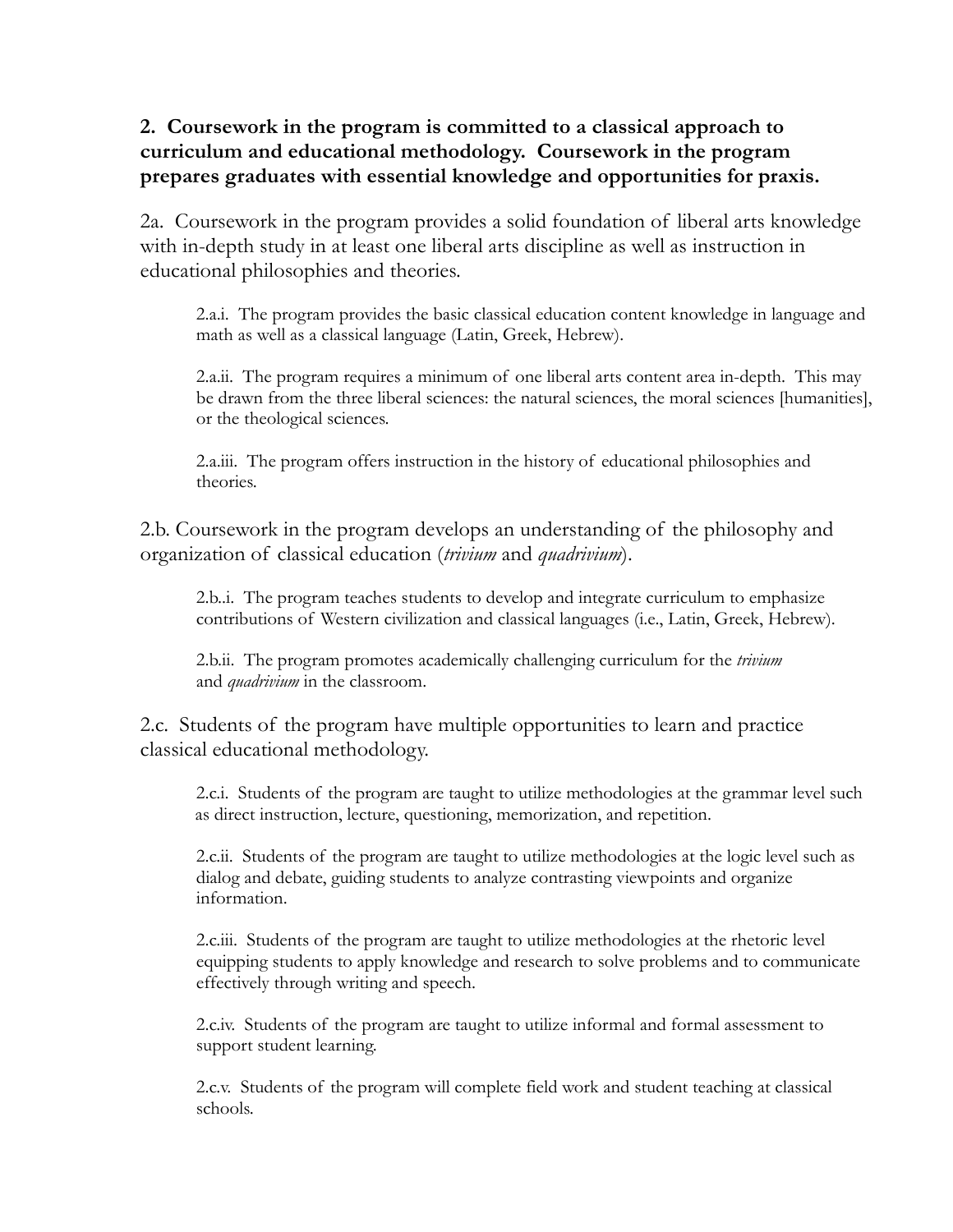2.d. The program effectively prepares teachers to perform all assigned responsibilities in a timely, efficient, and professional manner.

2.d.i Faculty within the program transmit professional expectations to students to fulfill all responsibilities established by proper authorities. These expectations include but are not limited to: all school requirements and policies related to personal and professional life, clear and appropriate communication with students, parents, colleagues, administrators, board members, and pastors; prompt and proficient instructional planning, assessment, and recordkeeping.

2.d.ii. Faculty within the program teach students to create aesthetic and orderly learning environments which promote the academic nature of a classical education, reflecting what is good, true, and beautiful.

2.d.iii. Faculty within the program teach students to plan, organize, and manage time and materials for efficient instruction and time management.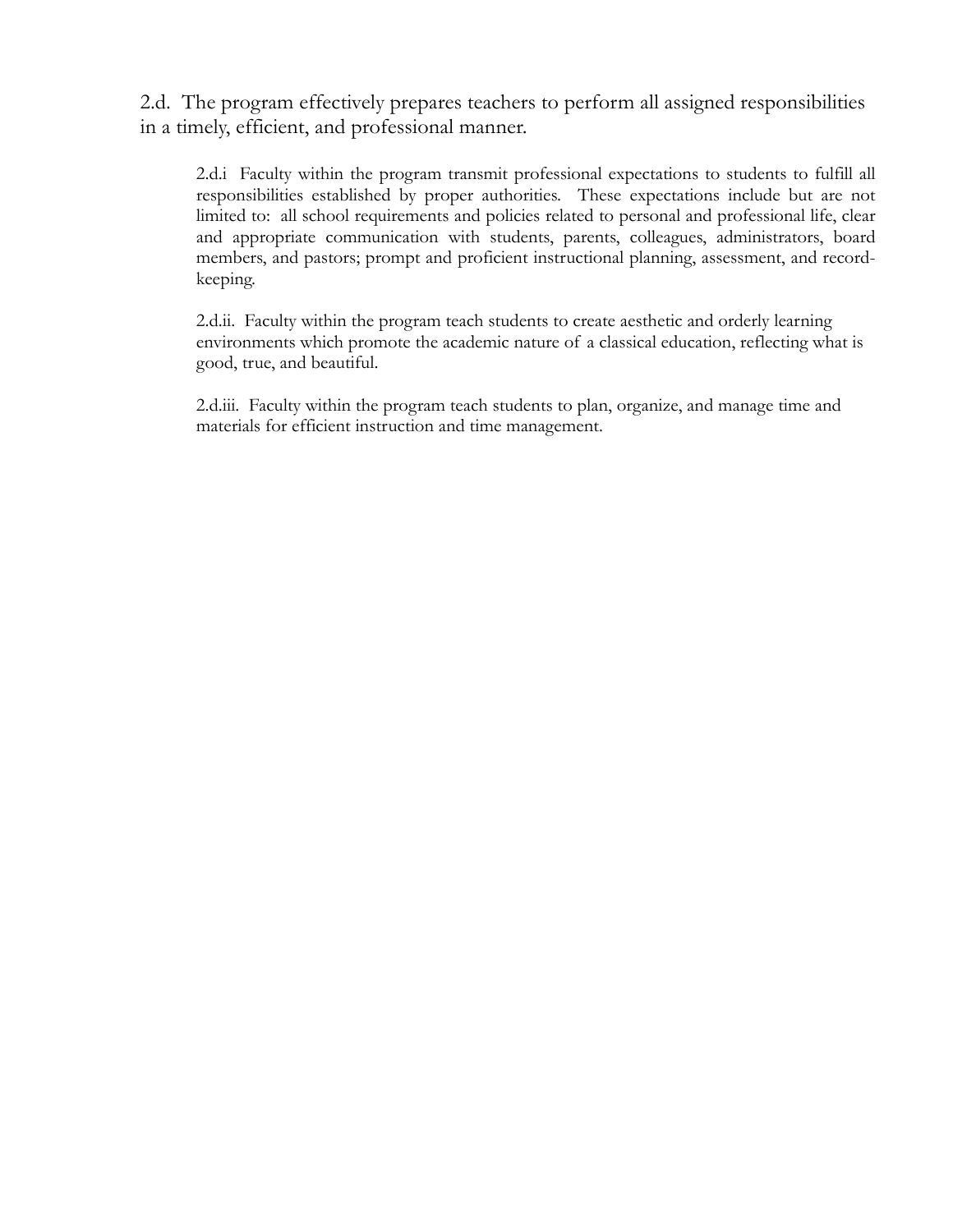## **3. The program is governed by its purpose to develop classically-trained Lutheran educators and regularly reviews all aspects of the program to ensure that its faculty, coursework, and expectations serve the church and its mission.**

3.a. Coursework in the program equips students to meet the six areas of academic mastery for classical pedagogy programs of the Concordia University program as approved by the CUS:

3.a.i Philosophy of Education. Students will acquire an understanding of the philosophy of Lutheran classical education. They will complete a course of instruction that emphasizes the classical disciplines of the liberal arts, including the trivium and quadrivium, and be able to differentiate between the various educational philosophies and assess them in light Lutheran theology.

3.a.ii Methods of Education. Students will be familiar with the methods distinct to classical Lutheran education. They will demonstrate an understanding of content-driven pedagogical methods and a familiarity with employing the Socratic method/shared inquiry model in a contemporary classroom.

3.a.iii Curriculum and Instruction. Students will be familiar with classical education curriculum, textbooks, standards and rubrics. They will also be familiar with ways of teaching appropriate classroom behavior and management.

3.a.iv Catechesis. Students will receive instruction in principles and methods of Lutheran catechesis. They will have a knowledge of foundational Lutheran educational documents (i.e., Luther's "Sermon on Keeping Children in School", "Saxon Visitation Articles") and have a command of Luther's Small Catechism.

3.a.v Languages. Students will be competent in at least one of the classical languages.

3.a.vi Practical Experience. Through field work and/or internship experiences in a classical education setting, students will gain practical teaching experience.

3.b. Qualified faculty develop the curricula and instruct students in the program.

3.b.i. Faculty have earned a graduate degree related to the area in which they teach.

3.b.ii. Faculty within the program model positive/strong leadership, promote instructional environments which reflect a classical and Christian emphasis, and foster good order in program courses to serve as professional examples.

3.c. Faculty and coursework regularly evaluate all aspects of the program in light of its purpose. Administration of the program follow all institutional policies and procedures.

3.c.i. The program regularly tracks and evaluates its performance in providing classicallytrained Lutheran educators to Lutheran schools.

3.c.ii. The program obtains internal approval for inclusion in the institution's offerings and maintains compliance with all institutional policies and procedures.